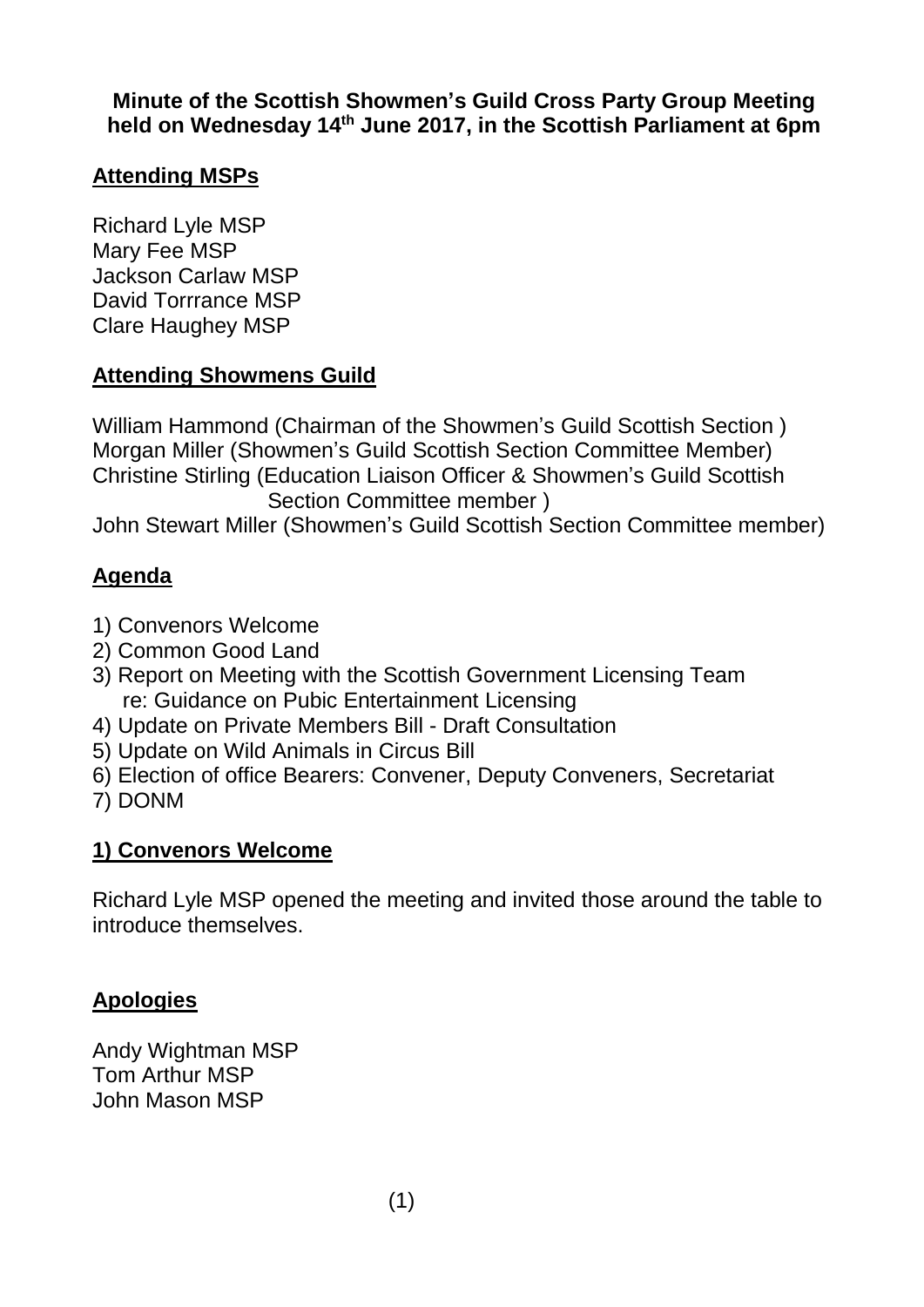## **2) Common Good Land**

The Group agreed that the Showmen's Guild will meet with Andy Wightman MSP after this meeting to discuss the matter further and will report back at the next CPG meeting.

#### **3) Report on Meeting with the Scottish Government Licensing Team re: Guidance on Pubic Entertainment Licensing**

Billy Hammond reported that the consultation never asked for any input from the Showmen's Guild and was very disappointing as it did not address any of the issues and was of no benefit whatsoever to the Showmen's Guild members. More Councils are asking for separate kiosk licences at fairs.

Richard Lyle explained that the Civic Government (Scotland) Act 1982 is not mandatory and is left to the Council's own definition.

Billy Hammond advised that one Council put the time limit for applications for a funfair up to twelve weeks before, without any notification, resulting in the member applying for the licence not being able to attend his fair.

Mary Fee stated that it was discrimination for Councils to charge what they like for a licence to operate a fairground.

Jackson Carlaw asked if the Showmen's Guild has figures to back up that fairs are being lost and becoming a dying business because of licensing.

#### **4) Update on Private Members Bill - Draft Consultation**

Richard Lyle explained that if you read the Consultation Document it is saying it only wants to bring Scotland into line with England and does not affect Health and Safety.

The Group agreed Richard Lyle MSP should proceed with the Private Members Bill.

It was also agreed this will go out for Consultation, within the month, during recess.